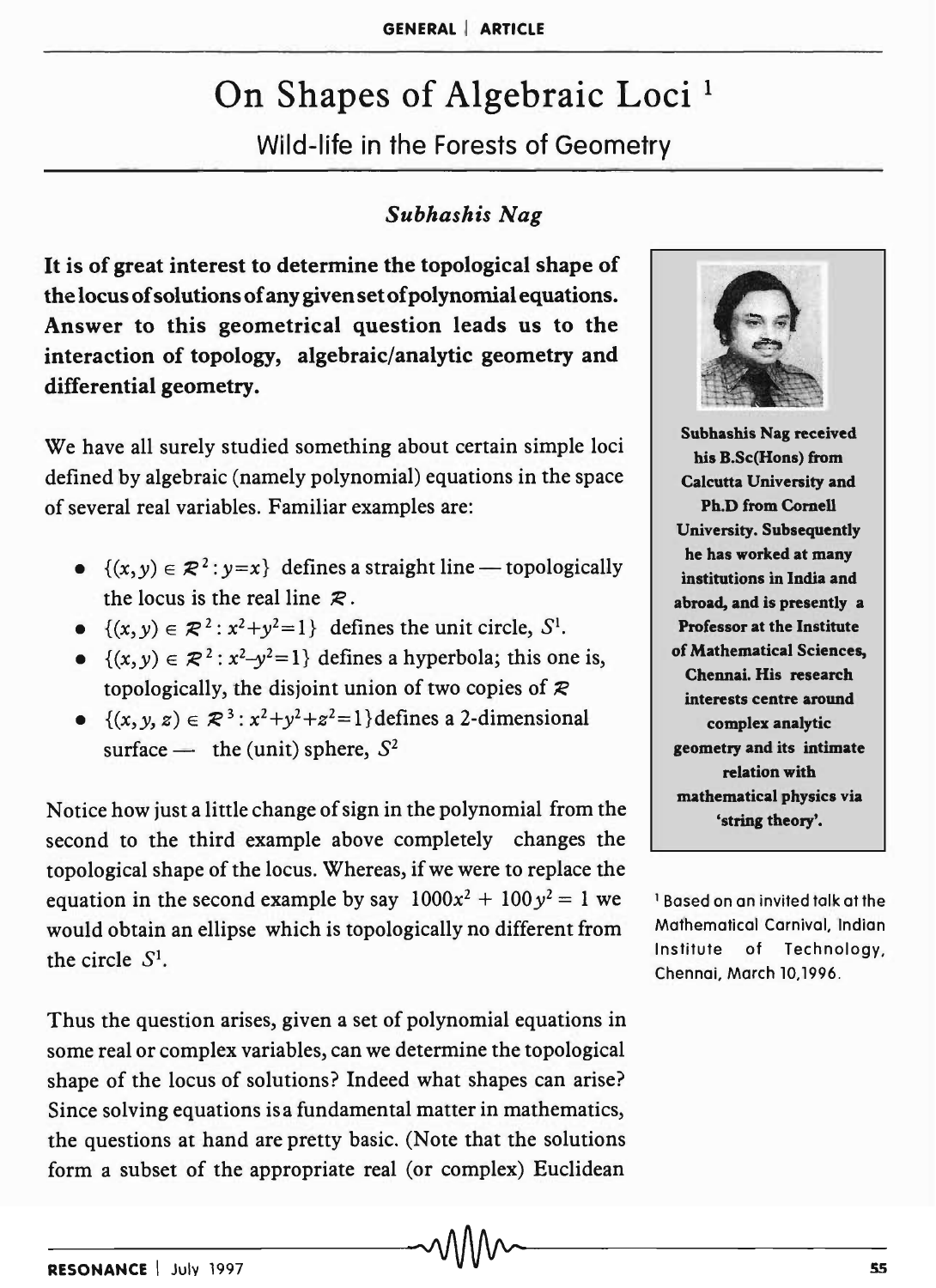Given a set of polynomial equations in some real or complex variables, can we determine the topological shape of the locus of solutions?

space, according as we use polynomials with real (complex) variables.)

In this article I want to give you just a little hint of how various areas of *Topology, Algebraic/Analytic Geometry and Differential Geometry* interact to answer such geometrical questions about algebraic loci.

We will concentrate on 2-dimensional loci (surfaces)  $-$  since these are not very difficult to visualize. In general we will be looking at one real equation in three real variables, or two real equations in four real variables to define the surfaces. Notice that the latter case arises naturally if we take one complex polynomial equation to determine the locus in the space of two complex (i.e., four real) variables. We shall explain these through some examples.

## Topology of 'Manifolds'

Figure 2 Figure 1 Genus O,  $S^2$ Connected sums (#): W = **WIE**  $\boldsymbol{T^2}$  $S^2$ Genus 6 surface  $=\frac{1}{\sqrt{\frac{2}{\pi}}}\sqrt{\frac{2}{\pi}}$  $r \text{oducts}$   $\times$   $s \text{d}$  = Products Cylinder Genus 2  $T^2$  $\mathbf{T}^{\mathbf{z}}$  $T$ orus  $\overline{\mathcal{U}}$  $\begin{array}{c} \begin{array}{c} \begin{array}{c} \text{if } \mathbb{R} \text{ is a } \\ \text{if } \mathbb{R} \end{array} \end{array} \end{array}$  $G$ enus=1 Wähins Strip  $\begin{picture}(180,170) \put(0,0){\line(1,0){155}} \put(10,0){\line(1,0){155}} \put(10,0){\line(1,0){155}} \put(10,0){\line(1,0){155}} \put(10,0){\line(1,0){155}} \put(10,0){\line(1,0){155}} \put(10,0){\line(1,0){155}} \put(10,0){\line(1,0){155}} \put(10,0){\line(1,0){155}} \put(10,0){\line(1,0){155}} \put(10,0){\line(1,0){155$  $\frac{1}{2} \frac{1}{2} \frac{1}{2} \frac{1}{2} \frac{1}{2} \frac{1}{2} \frac{1}{2} \frac{1}{2} \frac{1}{2}$  $\overline{a}$ .  $\overline{a}$ . Surface with *g* holes: Connected sum of *g* Tori **Möbius Strip** 

Figure 1 (left) and Figure 2 Firstly then, some topology  $($ ='rubber sheet geometry'). We (right) want some list of 'good' topological spaces which could be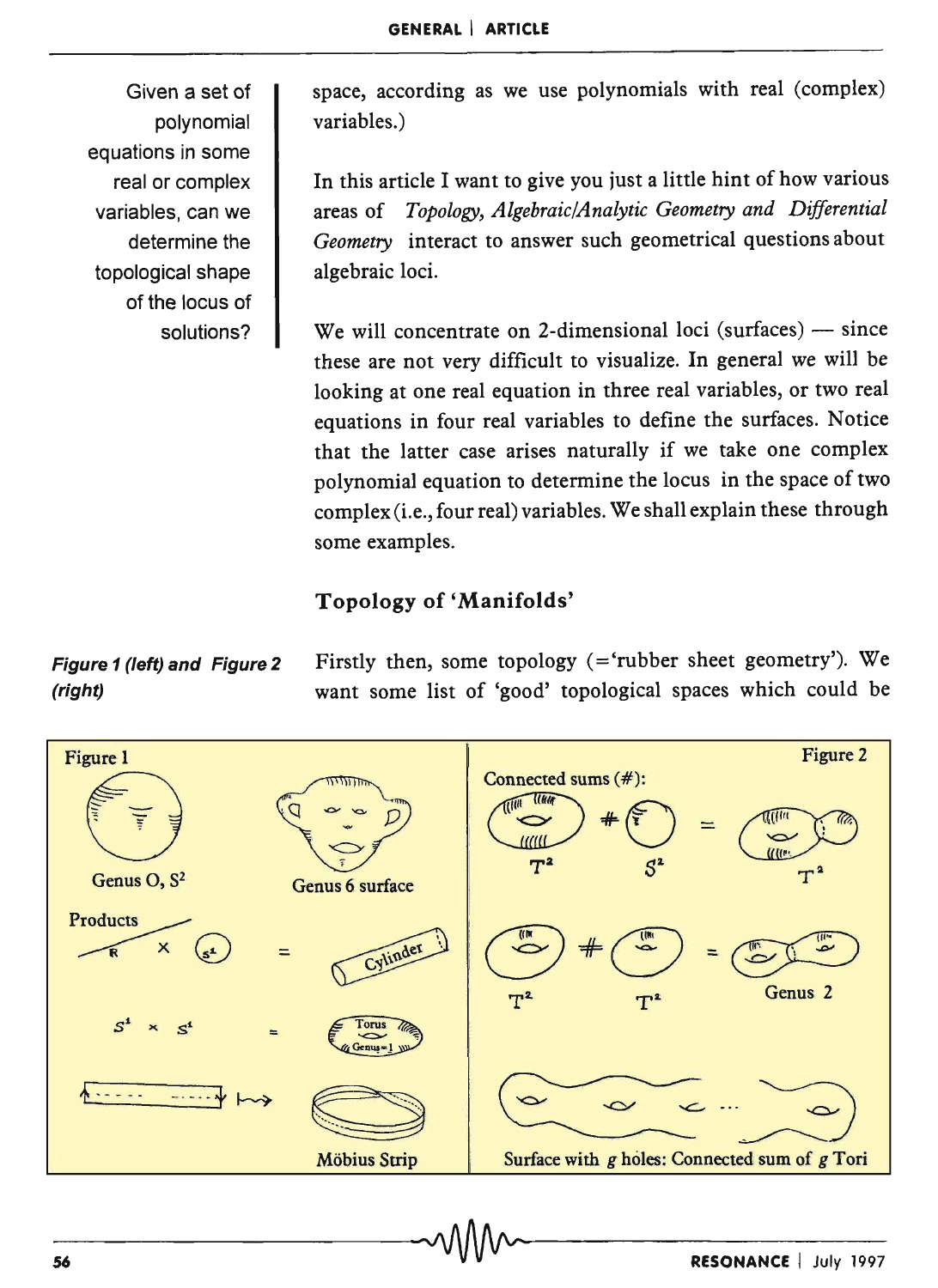candidates for the shapes of our loci. Therefore we introduce the concept of n-dimensional *manifold* X, as a space which is locally (topologically) equivalent to the *n*-dimensional Euclidean space  $\mathcal{R}^n$ . We often indicate the dimension of a manifold by the superscript *n*. Some examples are shown in the figures.

There are many ways of building up new, and more complicated, manifolds from old ones. ('New lamps for old..!'). We consider the following operations:

Connected sums  $-$  here we cut out little *n*-dimensional discs from two  $n$ -dimensional manifolds and paste the resulting surfaces together along the boundaries of the excised discs. See *Figure* 2. We get a (two-sided) *surface of genus g* by making a connected sum of  $g$  copies of the torus  $T^2$ .

Cartesian products – here the dimension of the resulting manifold is the sum of the dimensions of the factors. Thus the cylinder =  $\mathcal{R} \times S^1$  as well as the torus  $T^2 = S^1 \times S^1$  appear this way. The Möbius strip is a more general type of 'twisted product' (called a fibre bundle) of the real line with the circle. See *Figure 1.* 

• Quotient spaces - these are identification spaces obtained by appropriate gluing operations. See *Figure* 3 for some interesting examples.





We can obtain the following three compact 2-dimensional manifolds *(Figure* 3), by identifying the two pairs of opposite sides of a square rubber sheet (make either a 'parallel' or 'antiparallel' identification for each pair).

(i) torus  $T^2 = S^1 \times S^1$ 

(ii) projective plane  $\mathcal{P}^2$ . This is the 2-sphere  $S^2$  with diametrically opposite points identified. Do you see that from the picture? (iii) Klein bottle K *2.* 

The cases (ii) and (iii) have no faithful pictures in three dimensional Euclidean space  $-$  so they are a bit difficult to visualize. If you cut out a hole in  $K^2$ , then you can faithfully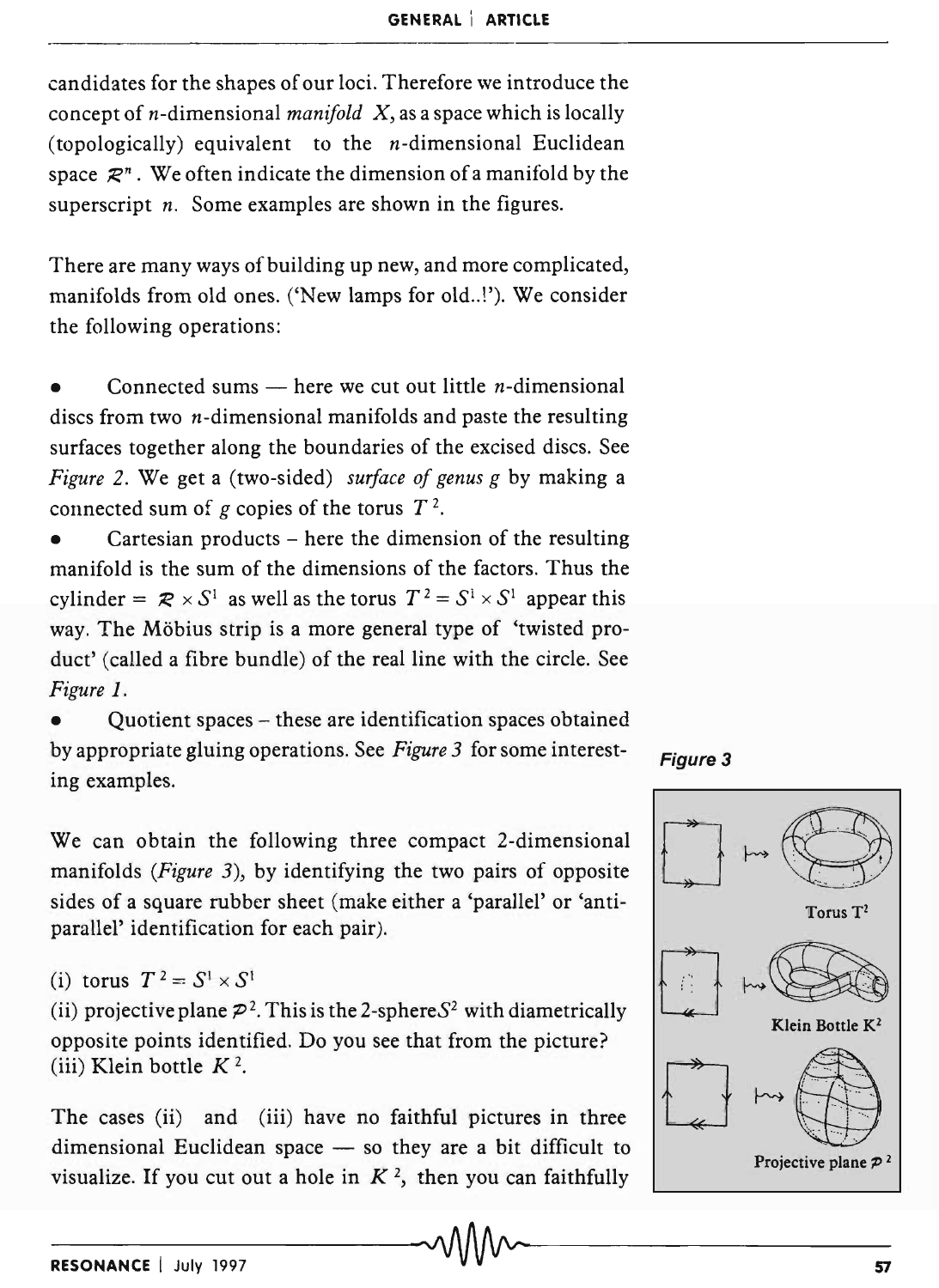It is not necessary that an algebraic locus should always look like a manifold.

embed  $K^2$ – disc in  $\mathcal{R}^3$ ; see *Figure* 3 The figure shown for  $\mathcal{P}^2$ is an 'immersion' in  $\mathbb{Z}^3$ .

*One-sided (non-orientable) manifolds:* Note that the manifolds (ii) and (iii) are 'one-sided' surfaces (like the Mobius strip). (You can paint the entire surface in one colour without ever lifting your paint brush!) Question: Think about whether the connected sums of various copies of (i), (ii) and(iii) amongst themselves will be I-sided or not.

By making connected sums of these basic objects we get a very interesting list of *compact* (namely, without any boundary and closing up on itself) 2-dimensional manifolds. We get the following complete lists (see Siefert and Threlfall in Suggested Reading):

*Orientable (two-sided) compact surfaces:* The sphere  $S^2$  (genus = 0), the torus  $T^2$  (genus = 1), ..., the g-holed torus (genus  $g = 2, 3$ , 4, ... ). It is an exhaustive list of compact two-sided surfaces.

*Non-orientable (one-sided) compact surfaces:* We, of course, get a whole lot of compact *one-sided* surfaces by performing connected sums of copies of  $P^2$  and  $K^2$ . But here again, the entire family of non-orientable compact surfaces is known to arise by taking connected sums of copies of  $P<sup>2</sup>$  alone.

Question: Can you see that the Klein bottle  $K^2$  is itself the connected sum of two copies of the projective plane  $\mathcal{P}^2$ ?

## Algebraic Manifolds

The upshot of the above foray into the realm of topology is that we see a whole lot of interesting manifolds even when we restrict to two dimensions. We ask whether algebraic loci Gan *realize*  these shapes. (Warning: It is not necessary that an algebraic locus should always look like a manifold. What about  $xy = 0$ , or curves with nodes, that you must have met in elementary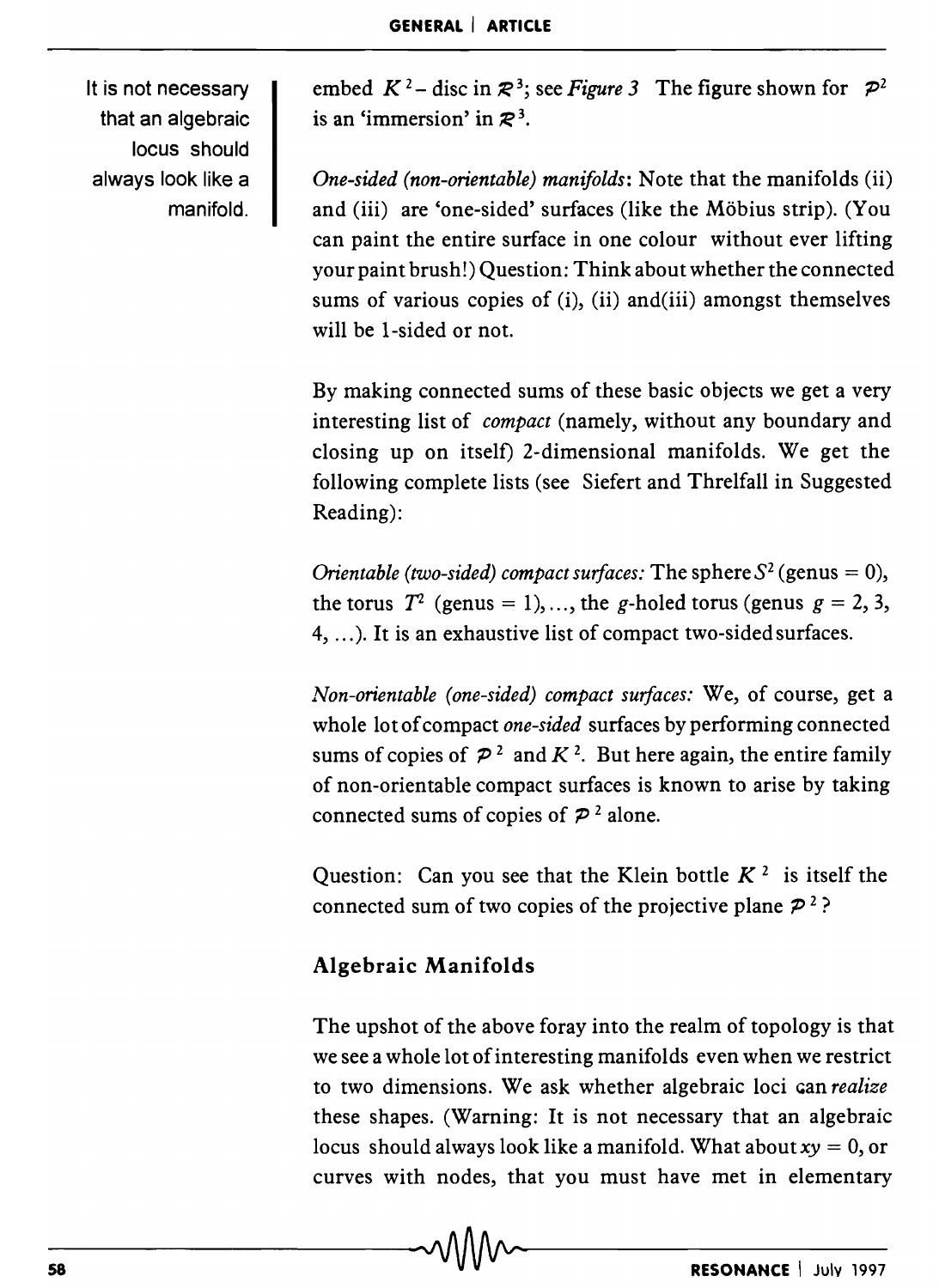coordinate geometry? The point is that at certain locations algebraic loci can develop 'singularities'. At present, however, we will think only about the 'non-singular' or 'smooth' algebraic  $loci$  - i.e., those that represent manifolds.)

We will now work with solutions in *complex* space. Since the complex numbers are algebraically closed, questions about solution sets of polynomial equations become actually *easier* to analyze over  $\ell$  than over  $\mathcal{R}$ . (The real locus can be obtained from the corresponding complex locus by taking the intersection with the subspace where the imaginary parts vanish.)

Notice that one complex equation represents a *pair* of real equations (real part  $= 0$ , *and* imaginary part  $= 0$ ). So one certainly expects to get 2-dimensional surfaces as the loci of solutions for one complex polynomial in two complex variables.

The surface determined as the locus of solutions:

$$
\mathcal{L} = \{(z,w) \in \mathcal{C}^2 : P(z,w) = 0\}
$$

where  $P$  is a polynomial in two variables, must be unbounded, and therefore non-compact, in  $e^2$ . In fact, by the algebraic completeness of the complex field, for any large complex value of z there must be solutions w satisfying  $P$ . We wish to compare the surface  $\angle$  with the compact manifolds we talked about earlier. Because of the non-compactness of  $\angle$  it turns out that, in nonsingular situations,  $\angle$  must be topologically identical with one of our list of compact 2-dimensional surfaces minus some holes or punctures.

#### Examples:

$$
\mathcal{L}_1 = \{ (z, w) \in \mathcal{C}^2 : w^2 + z^2 = 1 \}
$$

$$
\mathcal{L}_2 = \{ (z, w) \in \mathcal{C}^2 : w^2 + z^3 = 1 \}
$$

$$
\mathcal{L}_3 = \{ (z, w) \in \mathcal{C}^2 : w^2 + z^5 = 1 \}
$$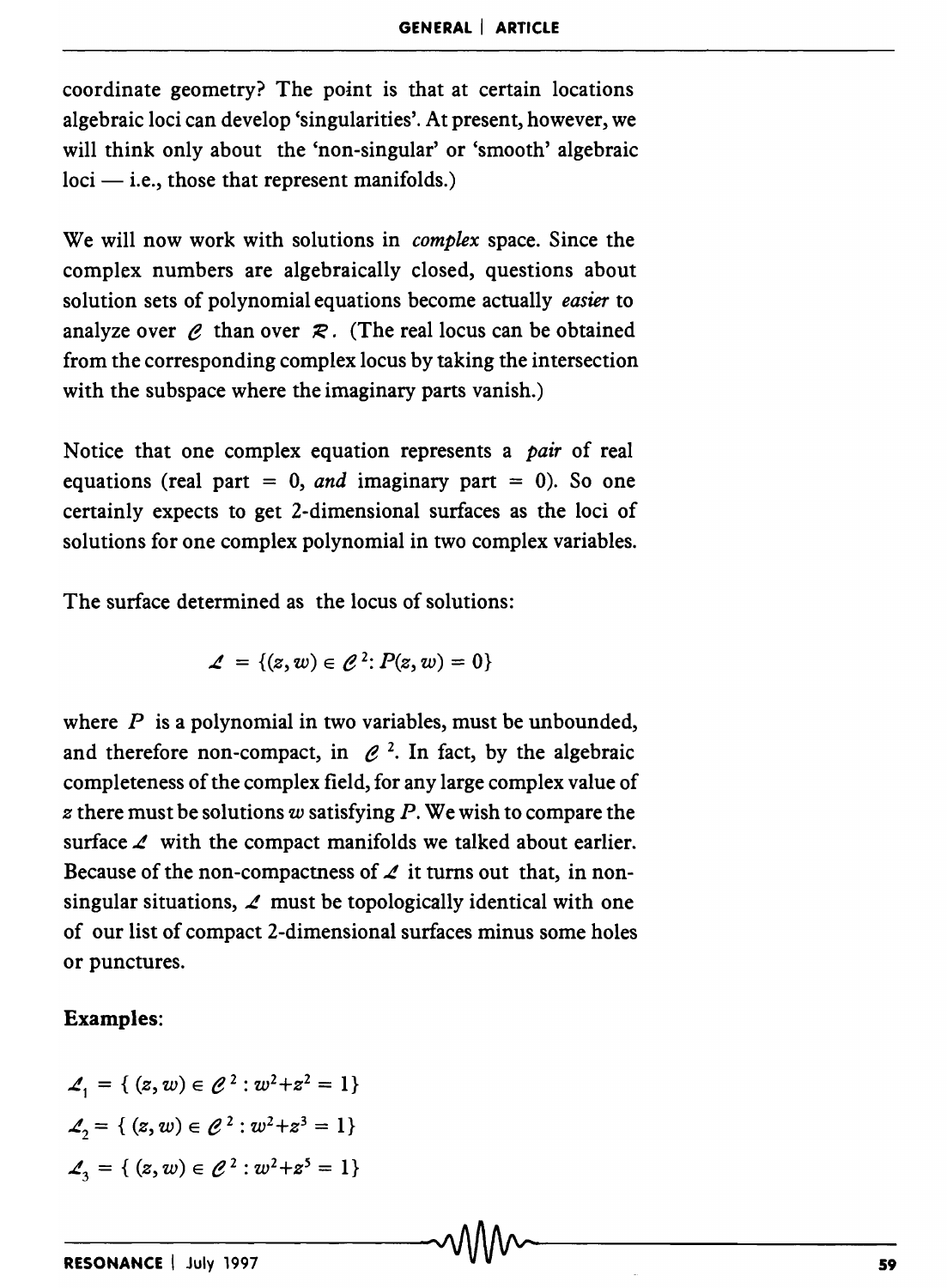There is a neat and natural way to associate a compact surface to any given polynomial locus.

I will not keep the answers a secret from you!

 $\mathcal{L}_1$  is  $S^2$  minus 2 points  $\mathcal{L}_2$  is  $T^2$  minus 1 point  $\mathcal{L}_3$  is  $T^2 \# T^2$  minus 1 point.

*Compactifying the locus:* By obvious intuitive process of 'filling in the punctures' it should be clear to you that there is indeed a *compact* surface associated to the *locus L* given above. In fact, this intuitive process can be made mathematically rigorous by homogenizing the polynomial *P* and looking for the locus of solutions of the homogenized creature in *complex projective space,*  $\mathcal{CP}^2$ *, of two complex dimensions, (instead of in*  $\mathcal{C}^2$ *). See* Walker in Suggested Reading for understanding this. *(Example*  : For the second case  $\mathcal{L}_2$  above, the homogenized polynomial would be  $w^2 t + z^3 - t^3 = 0$ , where *t* is introduced as the 'homogenizing variable'. The locus in  $\mathscr{C}P^2$  now indeed becomes the compact (unpunctured!) torus  $T<sup>2</sup>$ , as you might expect.) Finally then, it transpires that there is a neat and natural way to associate a *compact* surface toany given polynomial locus  $\mathcal L$  as above. The resulting objects — which surely figure among some of Nature's loveliest gifts to us-are called *compact Riemann surfaces,* or alternatively, *complex algebraic curves.* See Farkas and Kra, Siegel, Walker in Suggested Reading for more details.

If you had powerful computer graphics you could actually try to *plot the locus* of solutions and attempt to see the answers I assert! Can you produce a more general polynomial so that the locus surface is of any desired genus g, given an arbitrary  $g \ge 0$ !?

*Orientability of complex loci:* Notice that all the loci seen from the complex equations above are *two-sided* surfaces. In fact, it turns out that since complex equations define loci with 'complex structure' it is not hard to prove that all these loci *must* be twosided, (i.e., orientable), surfaces. So  $\mathcal{P}^2$ ,  $K^2$ , or their connected sums can never appear as these shapes! Thus there are certain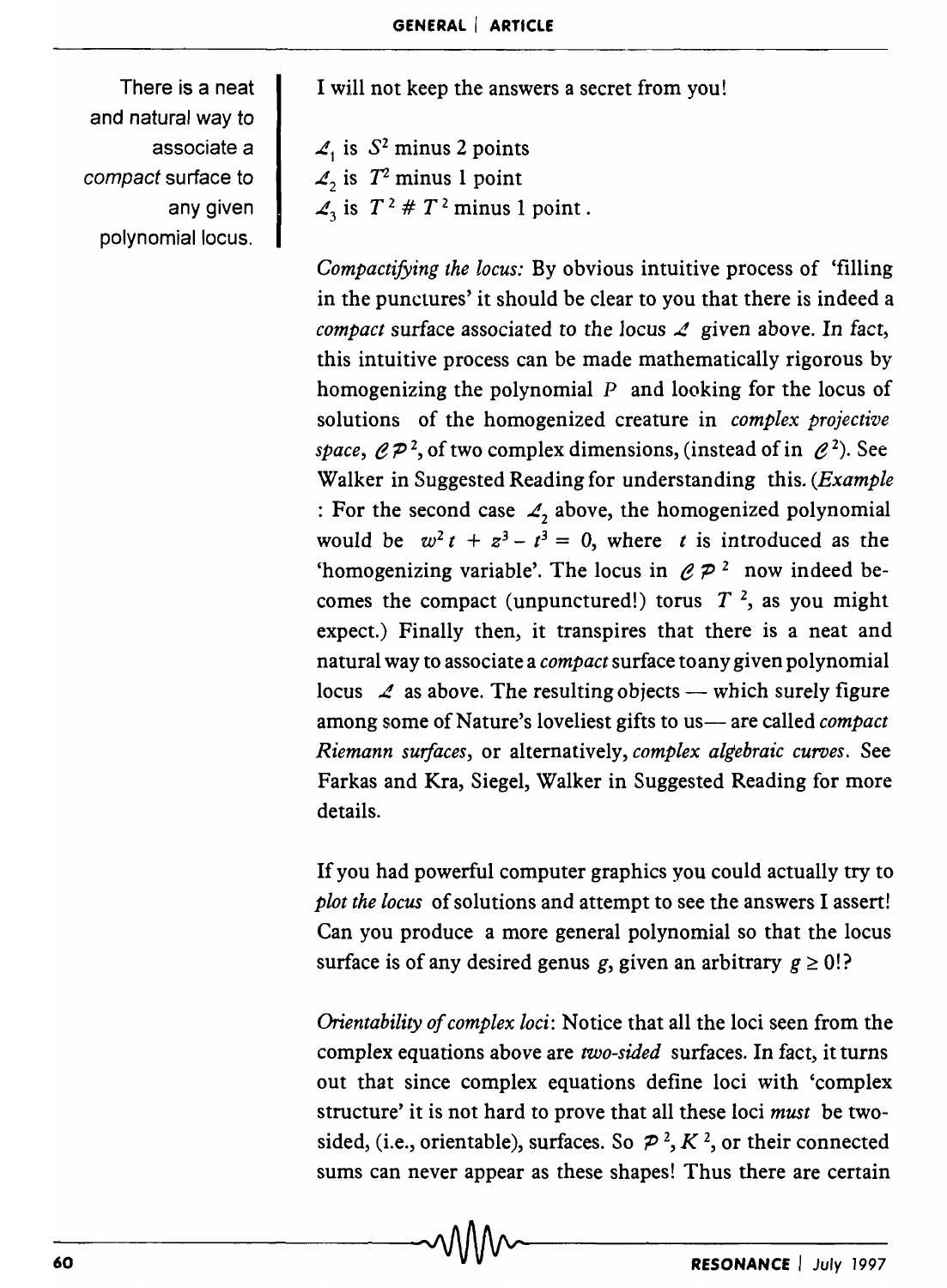restrictions on the topological type of the shapes that can be realized by complex polynomial loci. That is a sample of the type of results we are after.

On the other hand, one-sided manifolds *can* still be realized as *real algebraic loci.* For example:

*Projective plane*  $P^2$  in  $\mathcal{R}^4$ : Verify that the mapping

*q* : The unit sphere  $S^2 \rightarrow \mathbb{R}^4$  $(u, v, w) \mapsto (uv, uv, vw, u^2 - v^2)$ 

takes equal values only at diametrically opposite pairs of points. It follows that the image locus is nothing other than the projective plane  $\mathcal{P}^2$ . By eliminating  $(u, v, w)$  you should find the algebraic equations in  $\mathcal{R}^4$  representing the image. Thus  $\mathcal{P}^2$  can be indeed embedded as a real algebraic locus in four dimensional real space!

#### **Differential Geometry on Manifolds**

I would like to close with a method from differential geometry  $-$  involving the curvatures of surfaces  $-$  that can be used to deduce the topological type.

*Gaussian curvature of surfaces:* Suppose that the locus at hand is a smooth, compact, two-sided surface, X. According to Gauss, we can calculate the *curvature* of X at each point  $x \in X$  as follows. Recall that the curvature of a plane curve at a given point on it is the reciprocal of the radius of the circle of closest fit (the osculating  $=$  kissing circle) at that point. Now we can look at a whole family of plane curves lying on  $X$  and passing through  $x$ , by considering the sections of  $X$  by normal planes (namely, the planes containing the normal direction at  $x$ ). (We are thinking of X as embedded in Euclidean space  $\mathcal{R}^3$ .) As the plane containing the normal rotates in space, one obtains this family of curves, each of which has a certain value for its curvature at *x.* The curvatures of these curves come with sign.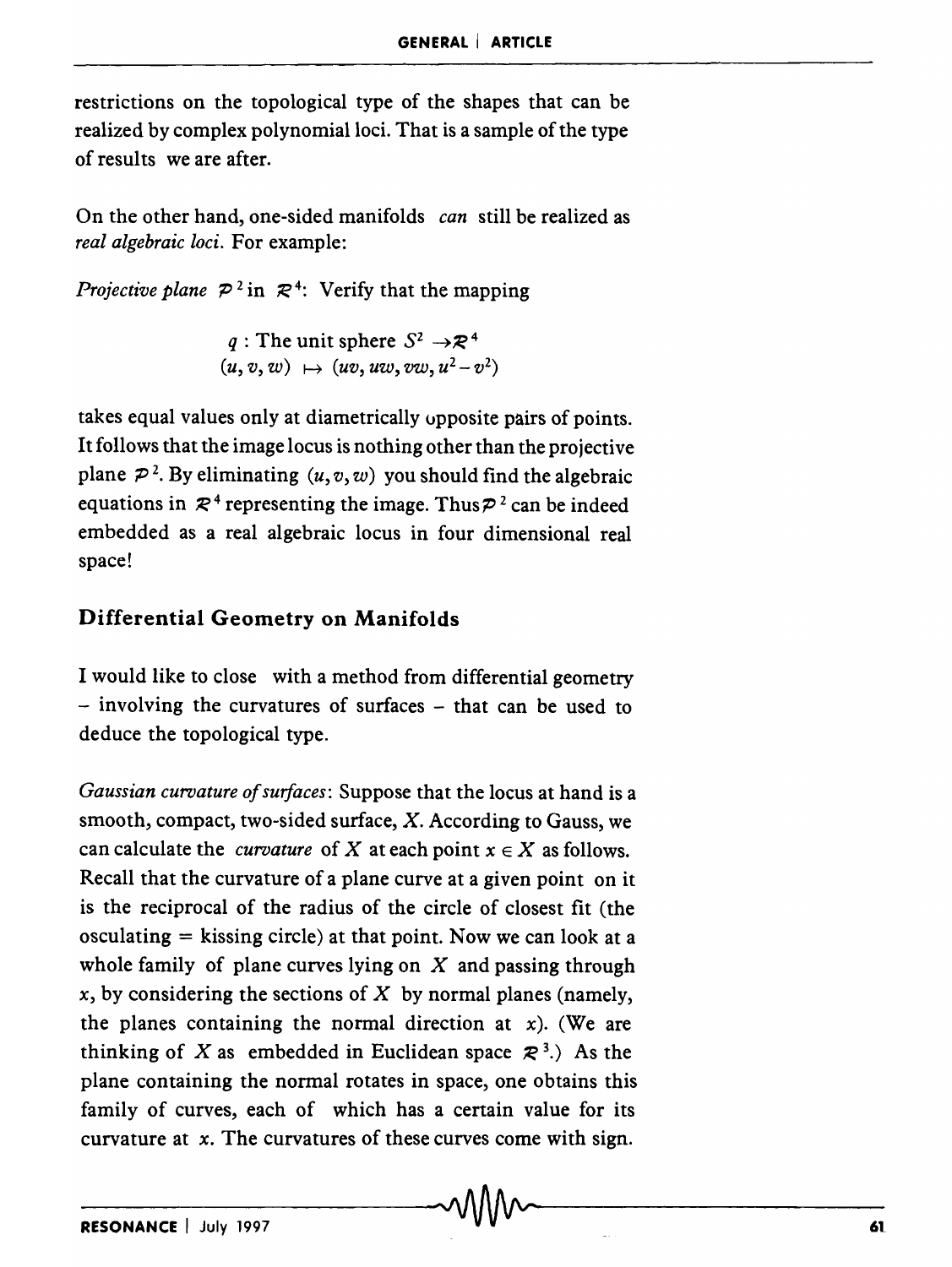Gaussian curvature is a realvalued function and is positive at 'mountain-top-type' (or'lake-bottomtype') points, whereas it takes negative values at 'saddle-type' points.

Indeed, choose a positive direction for the normal vector at *x.*  Then the curves for which the osculating circle has its centre on the positive side of the normal will be assigned positive curvature, whereas the curves for which that circle lies on the negative side will be assigned negative curvature.

Now let  $k_{\text{max}}$  and  $k_{\text{min}}$  denote the maximum and minimum values attained by the curvature as the plane of section rotates. Gauss prescribes the product of  $k_{\text{max}}$  and  $k_{\text{min}}$  as the curvature of the surface itself at *x:* 

curvature 
$$
(x) = k_{\text{max}} k_{\text{min}}
$$

(Notice that the sign of this product is independent of the choice made for the orientation of the normal vector.) Thus, Gaussian curvature is a real-valued function on  $X$ ; it is positive at 'mountain-top~type' (or 'lake-bottom-type') points, whereas it takes negative values at 'saddle-type' points. (At 'saddle-type' points the curves representing the maximum and minimum values of curvature are concave towards *opposite* sides of X. The two osculating circles lie on opposite sides of the tangent plane at *x.* On the other hand, at places of positive curvature these two curves are concave towards the *same* side of the surface). It is a remarkable fact that the curves of maximum and minimum curvature, at each point of *x,* are perpendicular to each other! I recommend the very interesting book by Hilbert and Cohn-Vossen (Suggested Reading) to learn more about the curvature of surfaces.

It is a great discovery of Gauss that the Gaussian curvature we just defined is an 'intrinsic' notion - depending only on the local geometry of  $X$  in a neighbourhood of  $x$ ; it does not really depend on the actual embedding of  $X$  in an ambient space, (even though the definition we gave above clearly requires such an embedding).

*The Gauss-Bonnet Theorem:* Now consider the total integral of the curvature function over the whole space. The Gauss-Bonnet